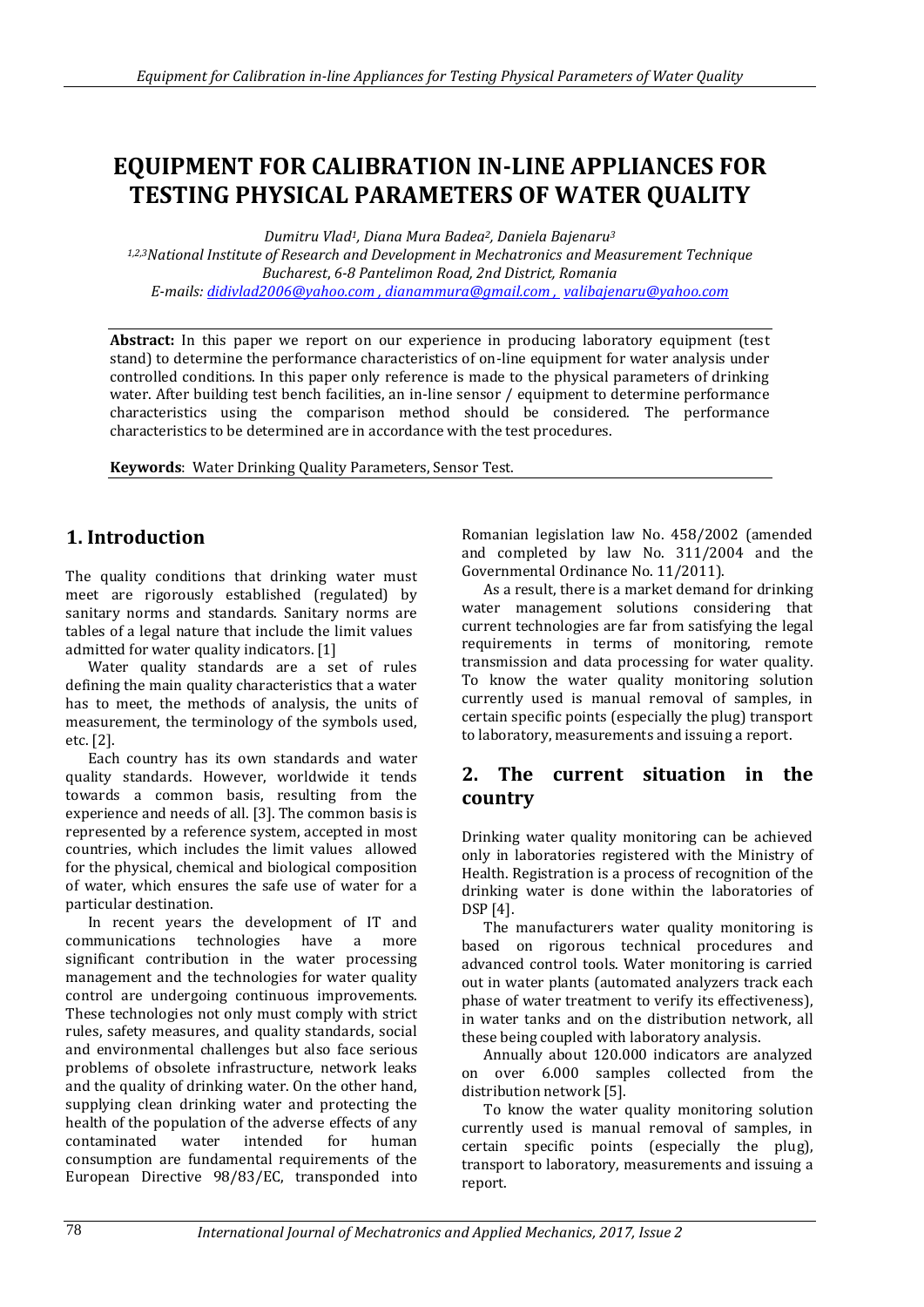Sampling is currently in a period of time and the test results are known after  $7 \div 10$  days from the date of sampling. In this way, exceeding the maximum permissible content of chemical elements or physical, is known only after the event, without being able to take swift action.

These laboratories equipment is not used in the field (expeditionary) and is not adaptable monitoring system water transport buses [6].

## **3. The current situation abroad**

To highlight existing solutions on the market must mention two technical solutions for measuring parameters of drinking water. In-line measurement is made by placing measurement probes inside the pipes, and the on-line measurement of water sample is pumped from the water pipe to additional analytical tools pipeline. Currently for measuring online there are a variety of multi parameter probes used to determine several physic parameters such as: pressure, temperature, pH, turbidity, residual chlorine, total organic carbon (TOC), and turbidity [7].

# **4. General description of the product**

Constructively, the adopted scheme of equipment for in-line calibration of apparatuses for determining the physical parameters of water quality is shown further (Fig.1).



*Figure 1: General description*

The equipment consists of the following components: water reservoir, 1 -sumersible pump, 2 -valve A, 3- pressure switch, 4- hydropneumatic accumulators in which the fluids are separated by balloon, 5 -electromagnetic flowmeter, 6- sense valve, 7- recirculating pump, 8 – valve B, 9 -pressure indicator, 10 - pressure and temperature transducer, 11 - ventilation valve, 12 - a bypass where the measuring probes and the monitoring system are mounted, 13 - 3-way pass valve, 14 – emptying path, pipes and fittings, elbows, mass support, etc.

### Operation:

After mounting the calibrator in the by-pass where the measuring probes and the monitoring system are mounted, depending on the parameters determined, the stand provides two modes of operation:

### **A Closed system operation;**

A pressure of 1.5 bar is provided in the hydropneumatic accumulator. With valve 2 in open position, valve 9 in open position and three-way valve having outlet path 14 closed, the water in the tank is pumped into the pipes at a pressure set by means of the pressure switch 3. At the moment of reaching the desired working pressure, the pump is disconnected by means of the pressure switch and closing valve 2. Air in the system is drained through the air valve. Start the water recirculation pump on the system at the flow rate it provides. We have the choice of three flow rates. The pressure and temperature transducer 10 together with the flow meter 5 provides information on each measured parameter by displaying the measured values on the control and control panel (laptop). The water passes through the bypass on which the calibrating apparatus is mounted and further returns to the tank by opening the three-way valve through the discharge head 14 after the calibration.



*Figure 2: Specialized equipment for calibration in-line*

### **B. Open system operation;**

A pressure of 1.5 bar is provided in the hydropneumatic accumulator. With valve 2 in open position, tap 9 in the closed position and three-way valve having outlet path 14 open, tank water is pumped into the pipes at a pressure and flow comparable to those encountered in the water supply network. The air in the system is drained through the air vent valve. The pressure and temperature transducer 10 together with the flow meter 5 provides information on each measured parameter by displaying the measured values on the control and control panel (laptop). The water passes through the bypass on which the calibration device is mounted, and then returns to the tank through the throttle tap 14 of the tap. The calibration of the appliance is carried out with the pump in operation.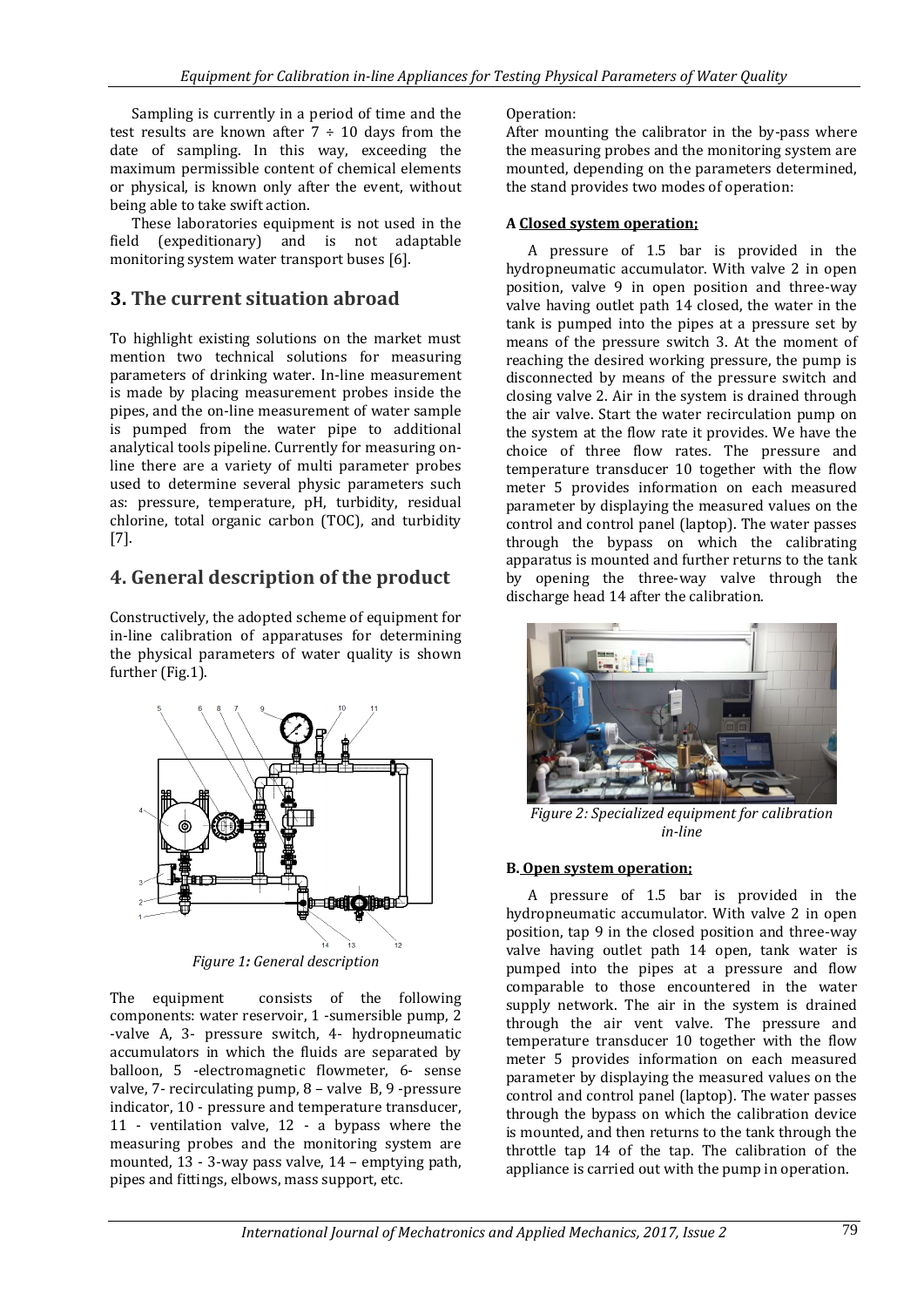Determining performance characteristics of sensors for analyzing the physical parameters of water in the laboratory, under controlled conditions, it can be described using the diagram as shown in Figure 3.[8]



*Figure 3: Overview of test* 

# **5. Sizing calculation**



*Figure 4: Calibration test*

The sizing calculation of the water supply pipe of the stand was made.

#### *(a) Determining the diameter* Formula:

$$
d_0 = \sqrt{\frac{4*q_n}{3.14*v_n}}
$$

where

•  $v_a = 1$  ... .3 m / s, water flow through the pipe; •  $q_a = 3.5 \text{m}$  / hour = 0.0009722 m3 / s, the flow rate of water required for feeding. We choose  $v_a = 3$  m / s and result is:

$$
d_0 = \sqrt[2]{\tfrac{4*0.000972}{3.14x3}} = 0.020 \text{ m} = 20 \text{mm}
$$

### *(b) Choosing pipework*

Pipes are made of Polypropylene Random PPR type 3 (MRS = 8 N / mm2) according to SR EN ISO 15874.

• The nominal diameter, d refers to the outer diameter in mm;

- Nominal thickness, s in mm;
- Standard Dimension Ratio: SDR = d / s;
- Series S:  $S = (SDR-1) / 2$ ;

• MRS=required minimum resistance

(circumferential stress) expressed in MPa:

MRS = 8.0 Mpa.

Choose PPR Ø 32x4,4, SINIF 1/10 bar, SDR 7,4.

### *(c) Determination of actual flow velocity* Formula:

$$
v = \frac{4 * q_a}{\pi * d^2} \tag{1}
$$

where:

 $v =$  actual flow velocity (m / s);  $q_a = flow (m3 / s)$ ; = 0.000972  $\ddot{d}$  = pipeline diameter = 23.2mm = 0.023m

$$
v = (4 * 0.000972) / (3.14 * [0.023] ^{\circ} 2) = 2.34 m / s
$$

$$
v = \frac{4 \cdot 0.000972}{3.14 \cdot 0.023^2} = 2.34 \text{ m/s}
$$
 (2)

*(d) Determination of Reynolds number*<br> $R_e = \frac{v \cdot d}{n_a}$ 

Where:  $n_a = 1.52 * 10-6$  m2 / s is the kinematic viscosity of the water